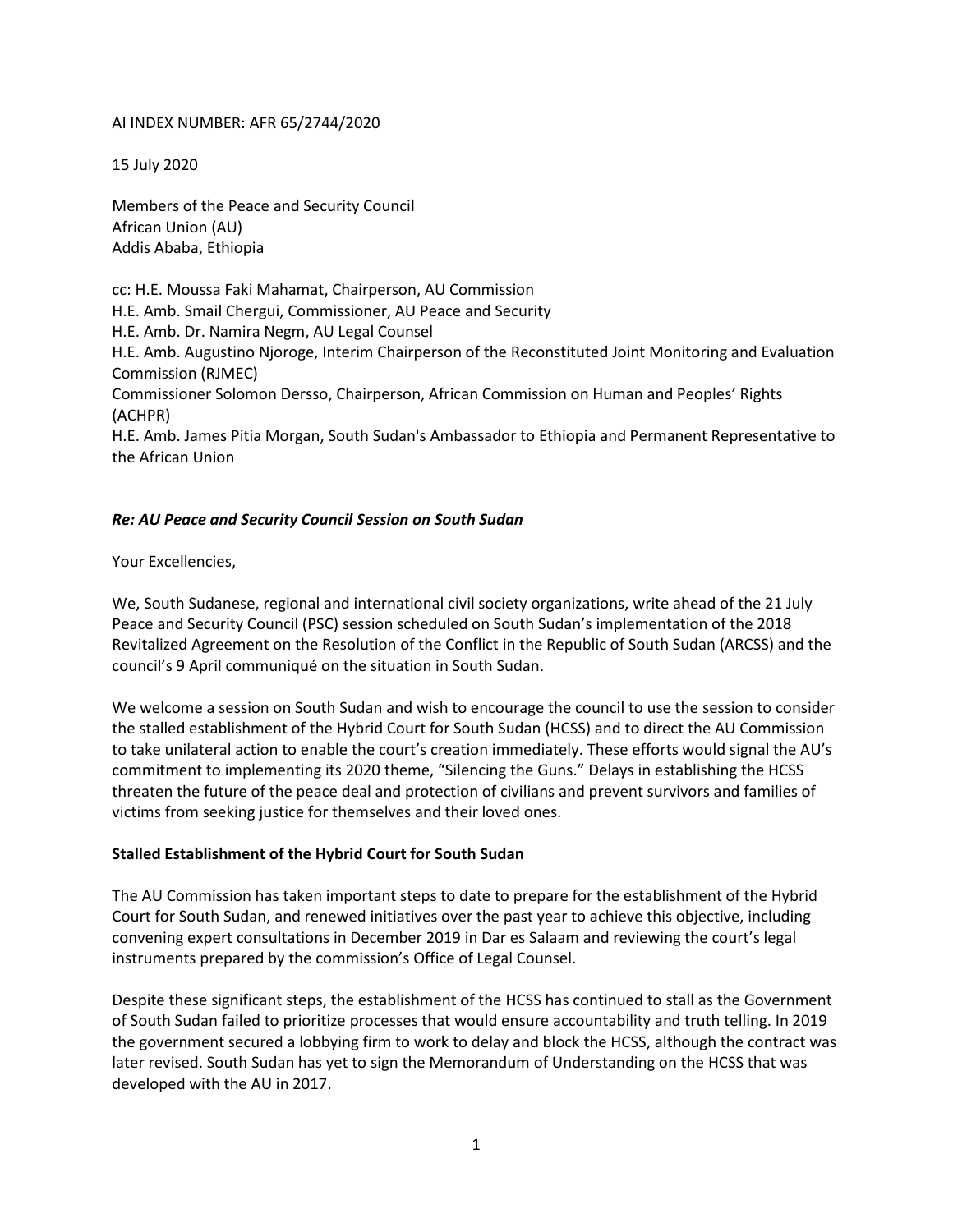In February 2020, South Sudanese authorities started the creation of a unity government, appointing vice presidents and Council of Ministers and in June appointed some state governors. But despite a directive by the Intergovernmental Authority on Development (IGAD) in April that parties reconstitute the Transitional National Legislative Assembly within 10 days, this is yet to be done. This prevents important checks and balances on the executive and key legislative reforms needed to establish the justice mechanisms in Chapter V of the ARCSS.

The unity government should have already sought assistance from the AU, UN, and the ACHPR to design, implement, and facilitate the envisioned Commission for Truth, Healing and Reconciliation (CTHR), the HCSS, and the Compensation and Reparations Authority (CRA) according to the implementation matrix of the revitalized ARCSS. The effective and complementary operations of the HCSS, CTHR, and CRA give South Sudan and its people increased chances of achieving justice and securing a society respectful of human rights. It should have initiated legislation years ago and according to the latest implementation matrix, created these bodies in May, paving way for the AU Commission to establish the HCSS in August with concurrence of the government and decide on the location of the seat of the court.

While progress on the peace agreement may be slowed in part due to Covid-19, stalling and selective implementation of the 2018 agreement pre-date the pandemic.

## **Imperative of Accountability for Crimes under International Law in South Sudan**

Impunity for past abuses has fueled further serious human rights violations in South Sudan. Human rights groups have documented brutal, widespread crimes committed during South Sudan's conflict since December 2013, including killings, enforced disappearances, recruitment and use of children as fighters, sexual violence, forced starvation, and obstruction of humanitarian assistance. All parties to the conflict have committed crimes under international law.

While large-scale fighting has decreased, intercommunal fighting in Lakes, Jonglei, and Warrap has displaced thousands and led to abuses including killings and sexual violence. Persistent low-level fighting in the Southern and Central parts of the Equatoria region has displaced thousands, reportedly destroyed numerous villages, and led to abductions and other abuses against civilians.

Justice for crimes under international law committed can help to deter future violations, bring redress to the victims and their loved ones, and enable the people of South Sudan to heal and rebuild their lives. The HCSS, which the parties to the conflict agreed to both in the 2015 ARCSS and 2018 Revitalized ARCSS, is designed to be an African judicial mechanism comprised of South Sudanese and other African judges and prosecutors.

The court's creation is supported by the Commission of Inquiry on South Sudan that the AU created in 2014, which detailed serious crimes committed by all parties to the conflict and recommended a hybrid court; by article 4(o) of the AU Constitutive Act, which rejects impunity; by the African Charter on Human and Peoples' Rights; and by the AU's own Transitional Justice Policy.

In the face of years of delay during which the South Sudanese authorities have failed in their obligations, we believe the AU has no choice but to act unilaterally to establish the court. This is consistent with the peace agreements, which provide in Chapter V that the court "shall be established by the African Union Commission," and that the commission shall provide "broad guidelines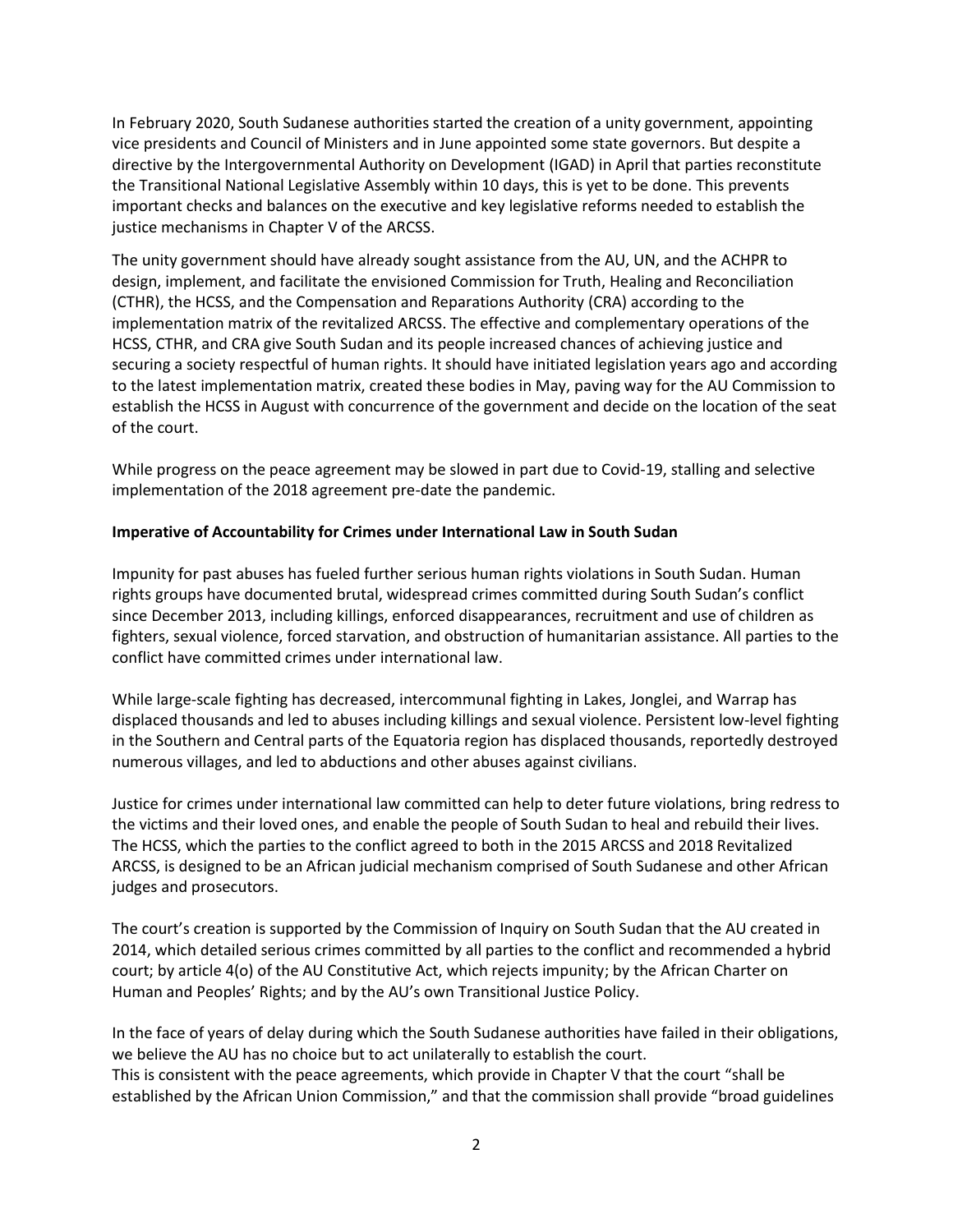related to including the location of the HCSS, its infrastructure, funding mechanisms, enforcement mechanism, the applicable jurisprudence, number and composition of judges, privileges and immunities of Court personnel or any other related matters."

South Sudanese authorities should not be permitted to hold hostage the vital process to enable justice for victims of the conflict in South Sudan. The people of South Sudan deserve every step that can be taken to advance the chances for justice to be delivered.

We thank you for your attention.

Sincerely,

South Sudan Civil Society Forum, a coalition of over 200 civil society organisations (South Sudan)

Transitional Justice Working Group, a coalition of 20 civil society organisations (South Sudan)

Crown the Woman (South Sudan)

Dialogue Research Initiative (South Sudan)

Foundation for Democracy and Accountability Governance (South Sudan)

Organization for Responsive Governance (South Sudan)

South Sudan Women With Disability Network (South Sudan)

South Sudan Youth for Peace Development Organization (South Sudan)

Action des Chrétiens pour l'Abolition de la Torture (Burundi)

Africa Center for International Law and Accountability

African Centre for Justice and Peace Studies

Africa Legal Aid

Africans Rising (Kenya)

Amnesty International

Association Communautaire pour la Promotion et Protection des Droits de l'Homme (Burundi)

Candle For Hope Foundation (Kenya)

Center for Accountability and Rule of Law-Sierra Leone

Civil Society Human Rights Advocacy Platform (Liberia)

Global Trauma Project

Human Rights Concern (Eritrea)

Human Rights Watch

Institute for Security Studies